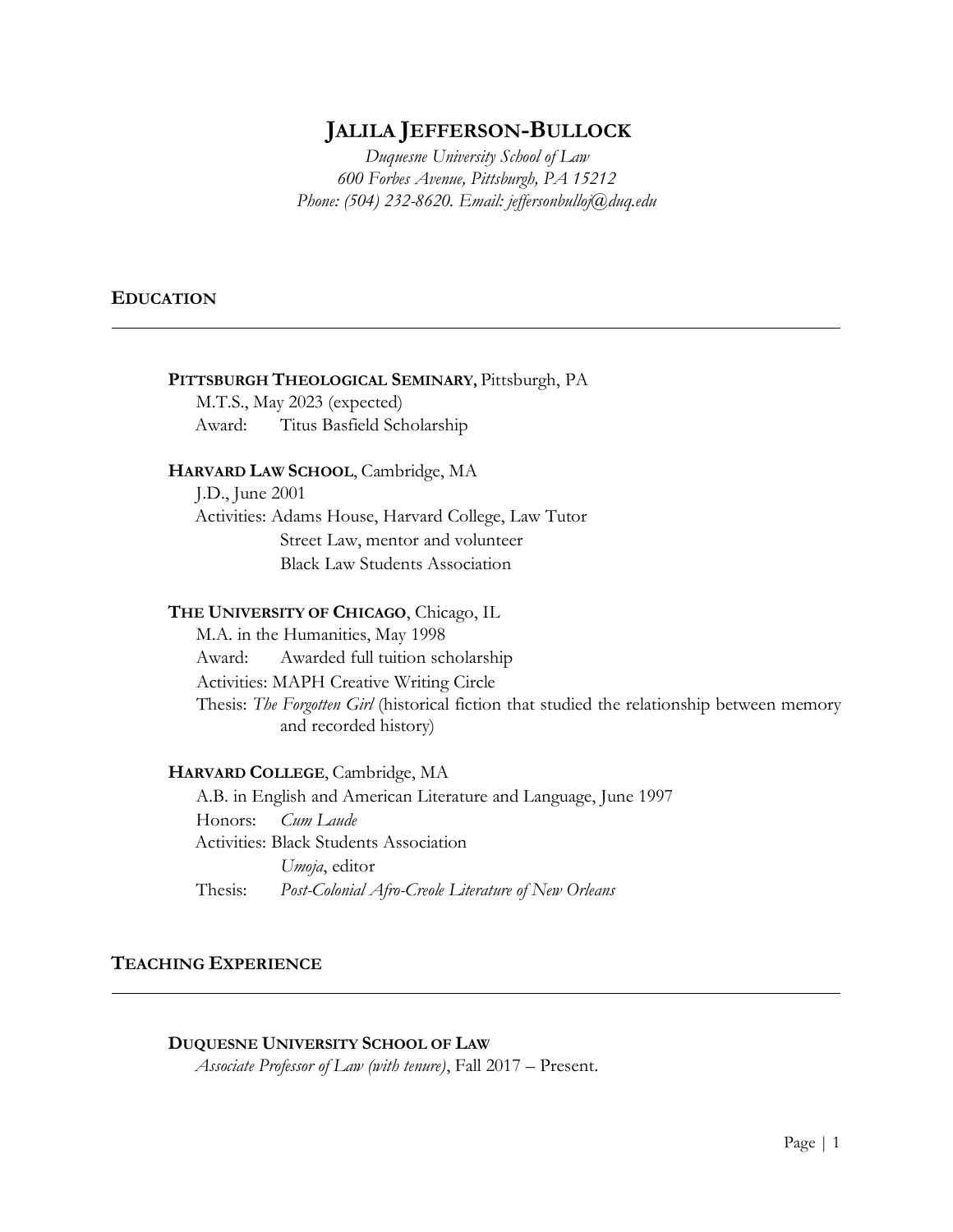*Courses*: Constitutional Law I, Constitutional Law II, Criminal Procedure, Race and American Law

*Honors and Awards:* Dr. John and Liz Murray Award for Excellence in Faculty Scholarship Presidential Scholarship Award

### **WASHINGTON UNIVERSITY IN ST. LOUIS SCHOOL OF LAW**

*Visiting Associate Professor of Law*, Spring 2022. *Course*: Race and American Law

### **UNIVERSITY OF PITTSBURGH SCHOOL OF LAW**

*Visiting Associate Professor of Law*, Spring 2021. *Courses*: Criminal Law, Criminal Procedure, Race and American Law

#### **ARIZONA SUMMIT LAW SCHOOL** (formerly Phoenix School of Law)

*Associate Professor of Law*, Spring 2014 – Spring 2017. *Assistant Professor of Law*, Fall 2011 – Spring 2014. *Courses*: Criminal Law, Criminal Procedure, Victims in Criminal Procedure, Civil Rights Discrimination, Alternative Dispute Resolution, Interviewing and Counseling, Law Office and Client Management *Honors and Awards:* Faculty Marshall (Spring 2014, Fall 2014, Spring 2015)

> Black Law Students Association Award for Excellence in Teaching (2016) Faculty Scholarship Award (2013, 2014)

# **CROSS-BORDER INSTITUTE** (Mexico City, Mexico)

 *Visiting Associate Professor,* Summer 2015.  *Course*: Comparative Law

#### **HARVARD COLLEGE**

*Teaching Assistant*, American Autobiography, Fall 1999.

#### **SCHOLARLY PUBLICATIONS**

#### ARTICLES:

- *A More Dignified Approach*, \_\_ Nw. U. L. Rev. Online \_\_ (2021) (forthcoming).
- *Returning to Retribution: A More Dignified Approach to Drug Sentencing,* △ OHIO ST. J. CRIM.  $L.$   $(2021)$  (forthcoming).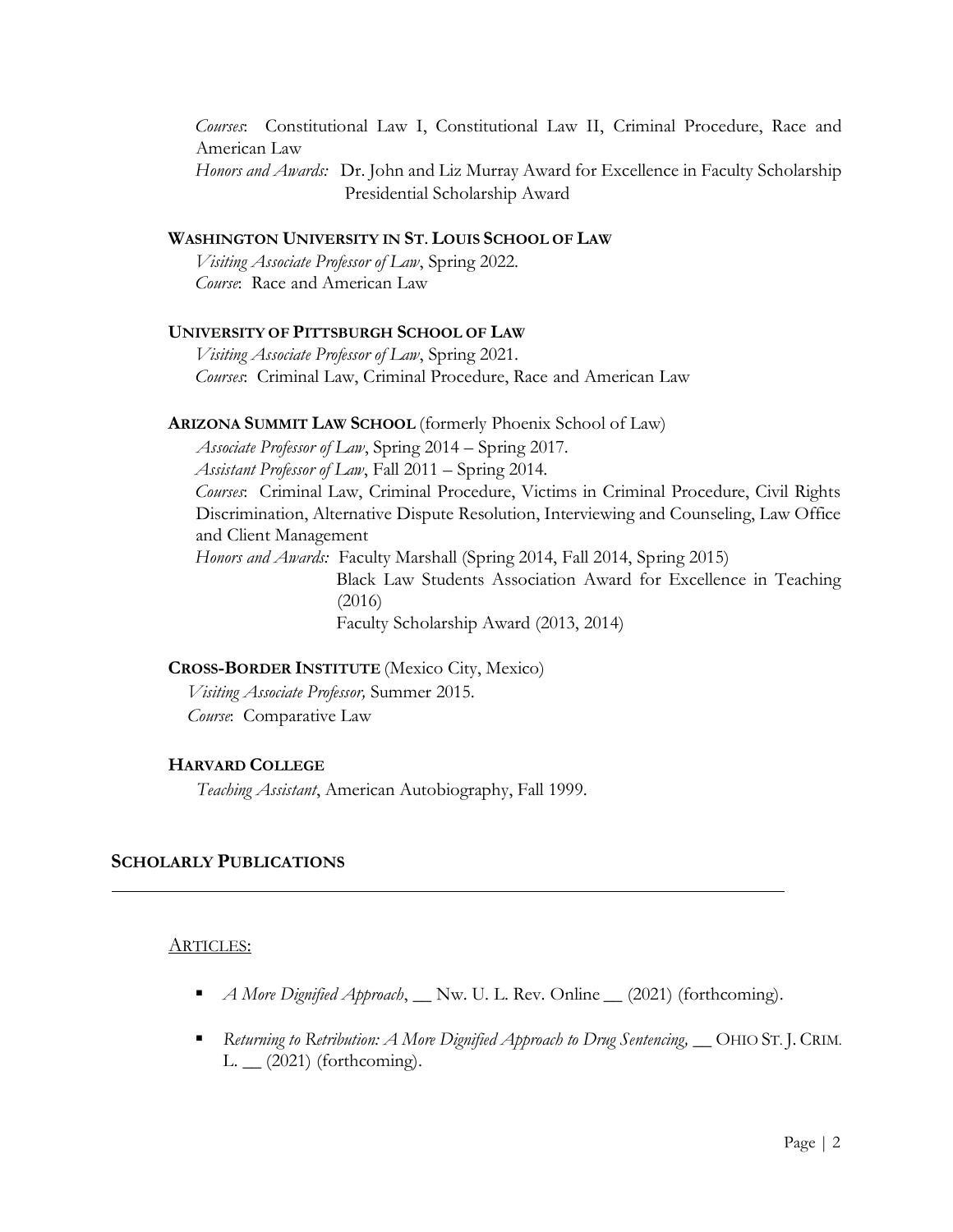- *That's Enough Punishment: Abolishing and Defunding the Police and the Carceral State*, 48 URB. L. J. 625 [Fordham University School of Law] (2021) (with Jelani Jefferson Exum) (invited).
- *A Little Child Shall Lead Them: Juvenile Justice, Aging Out, and the FIRST Step Act*, 87 TENN. L. REV 569 (2020).
- *Restoring Dignity in Criminal Punishment*, 54 NEw ENG. L. REV 199 (2020) (invited symposium) (forthcoming).
- *Let My People Go: A Call for the Swift Release of Elderly Prisoners in the Wake of COVID-19*, 32 FEDERAL SENTENCING REPORTER 286 (June 2020) (guest editor).
- *Consensus, Compassion, and Compromise?: The FIRST Step Act and Aging Out of Crime*, 32 FEDERAL SENTENCING REPORTER 70 (December 2019).
- *I, Too, Sing America: Presidential Pardon Power and the Perception of Good Character,* 57 DUQ. L. REV. 309 (2019) (invited symposium).
- *Quelling the Silver Tsunami: Compassionate Release of Elderly Offenders,* 79 OHIO ST. L. J. 937 (2018).
- *How Much Punishment is Enough?: Embracing Uncertainty in Modern Sentencing Reform*, 24 J. L. & POL'Y 345 [Brooklyn Law School] (2016).
- *Taking a Closer Look: A Case for Sentencing Reform*, 28 FEDERAL SENTENCING REPORTER 221 (February 2016).
- *Are You (Still) My Great and Worthy Opponent?: Compassionate Release of Terminally Ill Offenders*, 83 UMKC L. REV. 521 (2015) (lead article).
- The Time is Ripe to Include Considerations of the Effects on Families and Communities of *Excessively Long Sentences*, 83 UMKC L. REV. 73 (2014).
- *The Flexibility of Section 5 and the Politics of Disaster in Post-Katrina New Orleans*, 16 J. OF GENDER, RACE & JUST. 825 [University of Iowa College of Law] (2013).

# BOOK CHAPTER:

▪ *That's Enough Punishment* in THE DARKSIDE OF REFORM: EXPLORING THE PROMISES AND PITFALLS OF CONTEMPORARY PUBLIC POLICY FOR RACIAL EQUITY (2021) (Tyrell Connor and Daphne Penn eds.) (forthcoming).

# WORKS-IN-PROGRESS: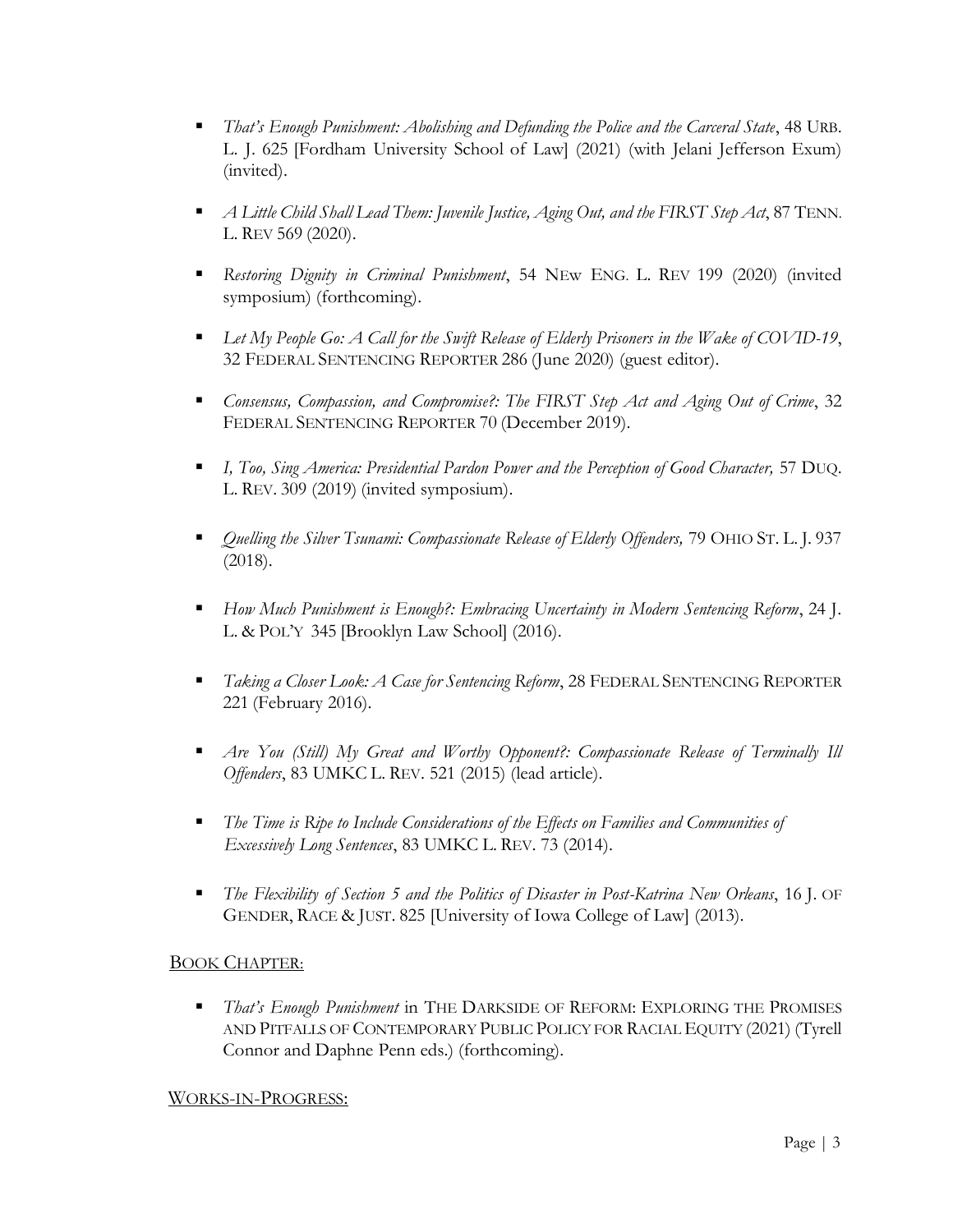- *The Myth of Good Character* (argues for a more limiting view of executive power aligned with retributive goals and principles).
- The Power of Movement: The Constitution's Failure to Protect the Poor (argues that the Constitution does not adequately protect the rights of the poor; focuses on hurricane preparedness, recovery, and the right to travel as specific examples).

# **REPRESENTATIVE SCHOLARLY PRESENTATIONS**

- **•** *Constitution Day: The Tulsa Race Massacre and the Denial of Citizenship*, Duquesne University School of Law, virtual, September 2021. (Invited Speaker)
- *Say Her Name: Breonna Taylor—Perspectives on the Breonna Taylor Case*, Southeastern Association of Law Schools Annual Conference, Amelia Island, FL, July 2021.
- *The Road to Freedom: Abolishing America's Prison System*, Dr. Sadie T.M. Alexander Commemorative Conference, University of Pennsylvania Carey Law School, virtual, February 2021. (Invited Speaker)
- **•** *Centennial of the Nineteenth Amendment, Duquesne University School of Law, virtual,* November 2020. (Invited Speaker)
- *Let My People Go: A Call for the Swift Release Offenders in the Wake of COVID-19*, Florida International University College of Law, virtual, November 2020. (Invited Speaker)
- *The Hate Crimes Prevention Act of 2009 and the Thirteenth Amendment*, Cyril Wecht Institute of Forensic Science and Law Annual Symposium, Duquesne University School of Law, virtual, November 2020. (Invited Speaker)
- *The Impact of Covid-19 on Congregate Facilities*, ABA Section of State and Local Government Law, virtual, October 2020. (Invited Speaker)
- *Race and Police Shootings, Say Her Name: Breonna Taylor*, University of Kentucky David Rosenberg College of Law, virtual, October 2020. (Invited Speaker)
- **•** *Discrimination and Voting Rights in America: Race and Democracy Lecture Series, Duquesne* University School of Law, virtual, October 2020. (Invited Speaker)
- *Justice Ruth Bader Ginsburg: Reflections on her Life and Legacy*, Duquesne University School of Law, virtual, September 2020. (Invited Speaker)
- *Addressing Race and Social Justice,* AALS Section on Aging and the Law, virtual, September 2020.
- **•** Let My People Go: A Call for the Swift Release Offenders in the Wake of COVID-19, University of Miami School of Law, virtual, September 2020.
- *Constitution Day*, University of Pittsburgh School of Law, virtual, September 2020. (Invited Speaker)
- *Implicit Bias*, Pennsylvania Bar Institute Annual Criminal Law Symposium, virtual, September 2020. (Invited Speaker)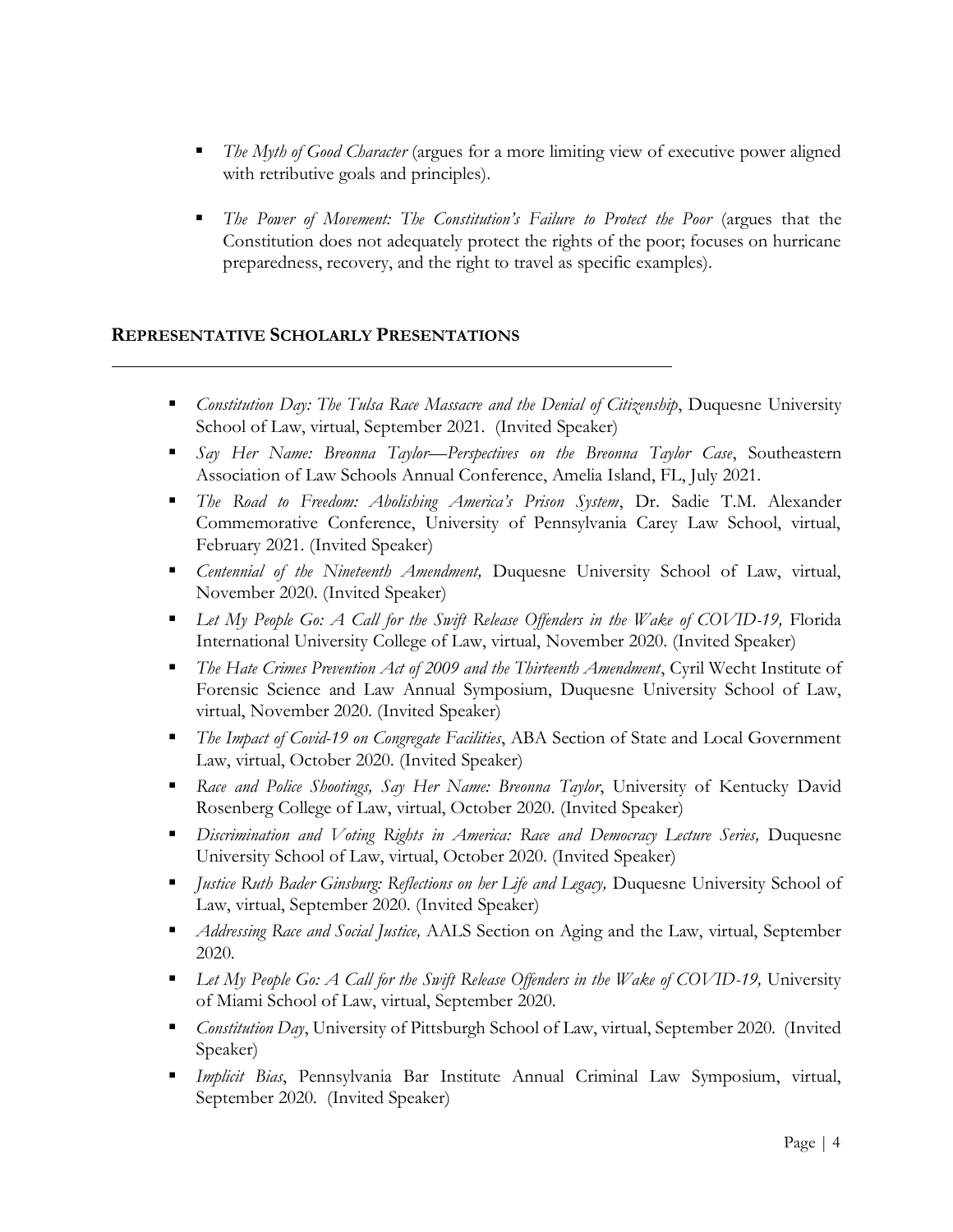- **E** *Black Lives, Systemic Racism, and the Academy, Southeastern Association of Law Schools* Annual Conference, virtual, August 2020. (Invited Speaker)
- *A Little Child Shall Lead Them: Juvenile Justice, Aging Out, and the FIRST Step Act*, Association of American Law Schools Annual Meeting, Washington, DC, January 2020.
- *Understanding Impeachment*, Duquesne University School of Law, Pittsburgh, PA, December 2019. (Invited Speaker)
- **•** *Presidential Pardon Power and the Perception of Good Character*, LatCrit Legal Scholarship Conference, Georgia State University College of Law, October 2019.
- *Marijuana Law: Is There a Canon*, Southeastern Association of Law Schools Annual Conference, Boca Raton, FL, August 2019.
- *Implicit Bias*, Pennsylvania Bar Institute Annual Criminal Law Symposium, Harrisburg, PA, June 2019. (Invited Speaker)
- *Judging in a Time of Politics and Resistance*, Law and Society Association Annual Meeting, Washington, DC, May 2019.
- *The Power of Movement: The Constitution's Failure to Protect the Poor*, Fourth National People of Color Legal Scholarship Conference, American University Washington College of Law, Washington, DC, March 2019.
- *Police Use of Lethal Force*, Fourth National People of Color Legal Scholarship Conference, American University Washington College of Law, Washington, DC, March 2019.
- *Special Counsel Investigations and Legal Ethics*, Duquesne University Law Review Symposium, Duquesne University School of Law, Pittsburgh, PA, February 2019. (Invited Speaker)
- *Criminal Justice Reform Consensus?,* Association of American Law Schools Annual Meeting, New Orleans, LA, January 2019.
- The Legal Consequences of Living a Long Life: The Differential Impact on Marginalized Communities, Association of American Law Schools Annual Meeting, New Orleans, LA, January 2019.
- *Quelling the Silver Tsunami: Compassionate Release of Elderly Offenders*, University of Toledo College of Law, Law School Speaker Series, Toledo, OH, November 2018. (Invited Speaker)
- *Quelling the Silver Tsunami: Compassionate Release of Elderly Offenders*, Marquette University Law School Works-in-Progress Conference, Marquette University Law School, Milwaukee, WI October 2018. (Invited Speaker)
- **•** *Police Use of Lethal Force*, Southeastern Association of Law Schools Annual Conference, Fort Lauderdale, FL, August 2018.
- *The Power of Movement: The Constitution's Failure to Protect the Poor*, Lutie A. Lytle Black Women Law Faculty Writing Workshop, Southern Methodist University Dedman School of Law, Dallas, TX, July 2018.
- *Judges' Perspectives on Judicial Education*, International Conference on Law and Society, Toronto, CA, June 2018.
- *Quelling the Silver Tsunami: Compassionate Release of Elderly Offenders*, The University of Akron School of Law, Akron, OH, April 2018. (Invited Speaker)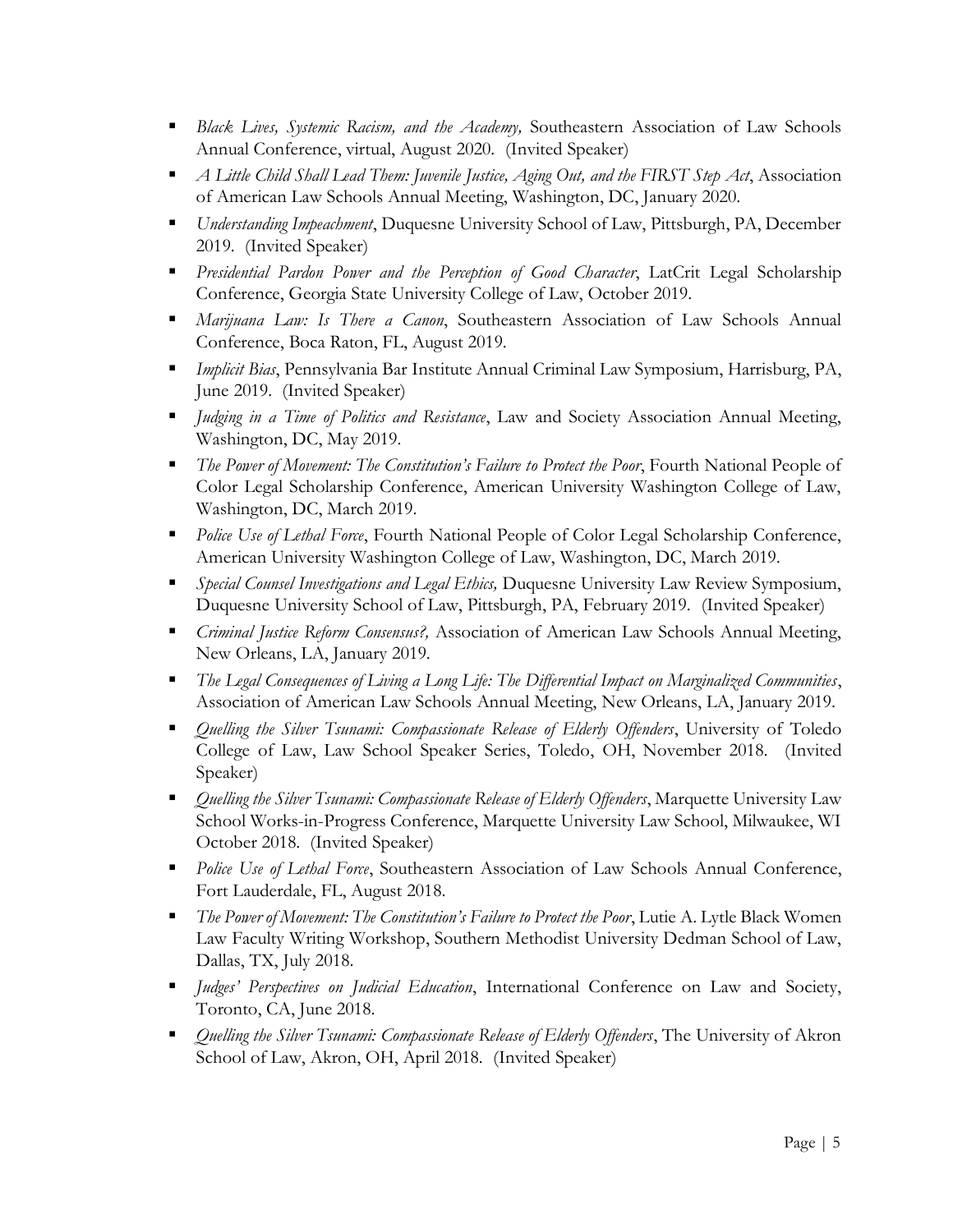- **•** *Quelling the Silver Tsunami: Compassionate Release of Elderly Offenders*, Mon River Colloquium Conference, Duquesne University School of Law, Pittsburgh, PA, March 2018. (Invited Speaker)
- *Gerrymandering and Conceit: The Supreme Court's Conflict with Itself*, ClassCrits X Legal Scholarship Conference, Tulane University Law School, New Orleans, LA, November 2017.
- *We the People Supreme Court Review*, Arizona State Bar, Phoenix, AZ, September 2016. (Invited Speaker)
- *Aging Out, Lutie A. Lytle Black Women Law Faculty Writing Workshop, The University* of Iowa College of Law, Iowa City, IA, July 2016.
- *Judges and Therapeutic Jurisprudence*, International Conference on Law and Society, New Orleans, LA, June 2016.
- *We the People Supreme Court Review*, Arizona State Bar, Phoenix, AZ, September 2015. (Invited Speaker)
- *Reconsidering Federal Parole*, Lutie A. Lytle Black Women Law Faculty Writing Workshop, Vanderbilt University Law School, Nashville, TN, July 2015.
- *Therapeutic Sentencing: Balancing Retribution and Restoration,* Legal Scholars Conference, Arizona State University, Sandra Day O'Connor College of Law, Phoenix, AZ, March 2015.
- *Therapeutic Sentencing: Balancing Retribution and Restoration,* Annual Scholarship Conference, Central States Law Schools Association, Louisiana State University, Paul M. Hebert Law Center, Baton Rouge, LA, October 2014.
- *Are You (Still) My Great and Worthy Opponent?: Compassionate Release of Terminally Ill Offenders*, Southeast/Southwest People of Color Legal Scholarship Conference, Texas Southern University Thurgood Marshall School of Law, Houston, TX, February 2014.
- *Supreme Court 2013: An In-Depth Review of the Practical Implications of the Blockbuster Civil Rights Decisions*, American Bar Association Young Lawyers Division Fall Conference, Phoenix, AZ, October 2013. (Invited Speaker)
- *Stretching Sentencing Standards: The Time is Ripe to Include Considerations of the Effects on Families and Communities of Excessively Long Sentences,* Lutie A. Lytle Black Women Law Faculty Writing Workshop, UNLV William S. Boyd School of Law, Las Vegas, NV, June 2013.
- *Stretching Sentencing Standards: The Time is Ripe to Include Considerations of the Effects on Families and Communities of Excessively Long Sentences,* Southeast/Southwest People of Color Legal Scholarship Conference, University of Arkansas at Little Rock, William H. Bowen School of Law, April 2013.
- **•** *Bridge to Empowerment: Exploring Legal Literacy Paradigms*, International Conference on Law and Society, Honolulu, HI, June 2012.
- *Equal Access to the Ballot Box?*, Southeast/Southwest People of Color Legal Scholarship Conference, Samford University, Cumberland School of Law, Birmingham, AL, March 2012.
- *Diversity in Legal Education*, Black Law Students Symposium, Phoenix School of Law, February 2012.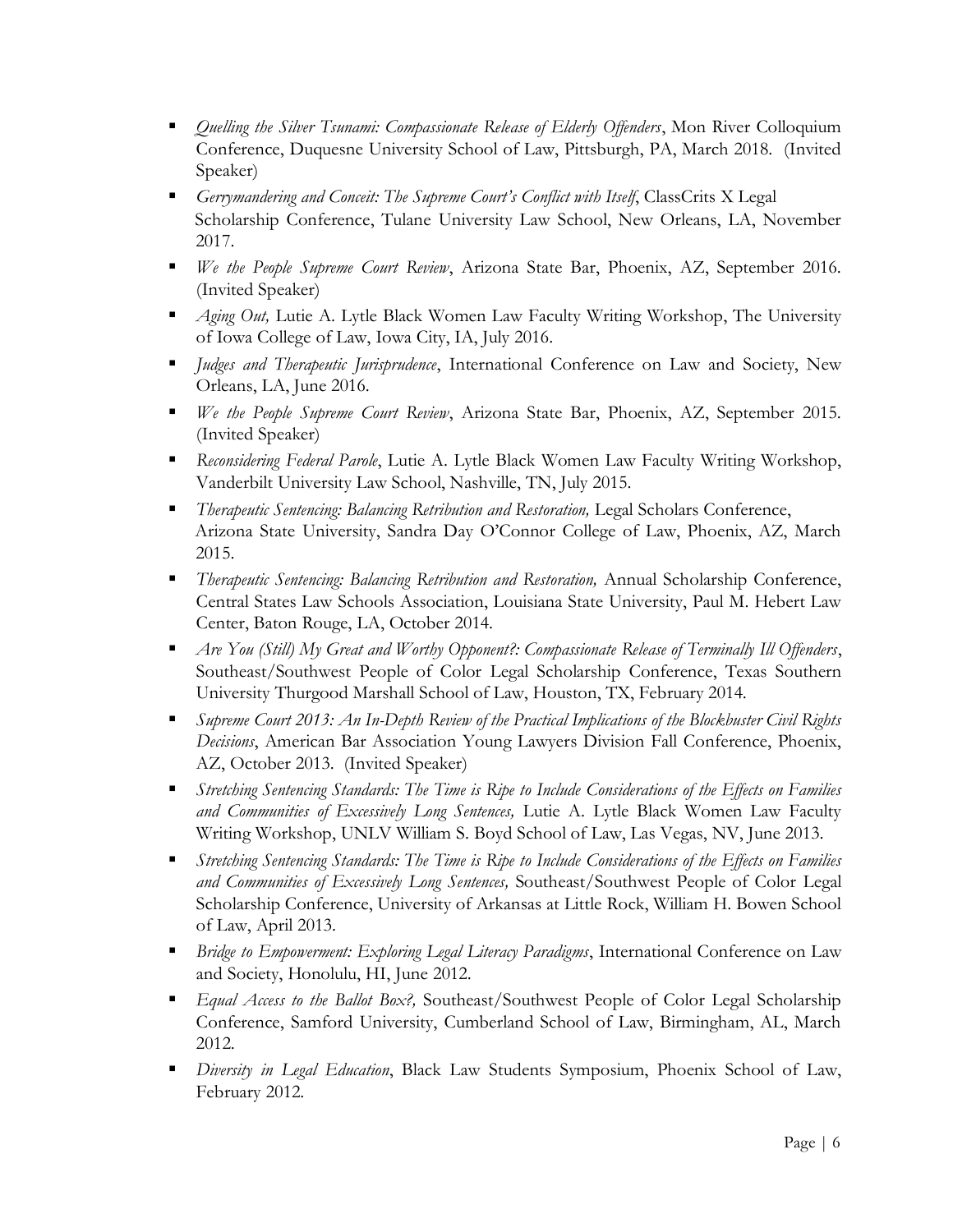■ *Equal Access to the Ballot Box?*, Annual Scholarship Conference, Central States Law Schools Association, University of Toledo College of Law, Toledo, OH, October 2011.

# **EXPERT WITNESS TESTIMONY AND MEDIA COMMENTARY**

- KDKA1020 Radio (Pittsburgh, PA), *What is Critical Race Theory*, June 18, 2021, https://www.audacy.com/kdkaradio/podcasts/lynne-hayes-freeland-20942/jalilajefferson-bullock-du-law-professor-470496707.
- KDKA1020 Radio (Pittsburgh, PA), *Impeaching a Former President*, February 9, 2021, [https://www.radio.com/kdkaradio/podcasts/lynne-hayes-freeland-20942.](https://www.radio.com/kdkaradio/podcasts/lynne-hayes-freeland-20942)
- KDKA1020 Radio (Pittsburgh, PA), *Business Owner Hang "Biden Voters Keep Out" Sign,* January 12, 2021, [https://www.radio.com/kdkaradio/podcasts/lynne-hayes-freeland-](https://www.radio.com/kdkaradio/podcasts/lynne-hayes-freeland-20942)[20942.](https://www.radio.com/kdkaradio/podcasts/lynne-hayes-freeland-20942)
- KDKA1020 Radio (Pittsburgh, PA), *Trump and GOP Lawsuits Challenge Election,* November 6, 2020, [https://www.radio.com/kdkaradio/podcasts/lynne-hayes-freeland-](https://www.radio.com/kdkaradio/podcasts/lynne-hayes-freeland-20942)[20942.](https://www.radio.com/kdkaradio/podcasts/lynne-hayes-freeland-20942)
- KDKA1020 Radio (Pittsburgh, PA), *2020 Election Results,* November 4, 2020, [https://www.radio.com/kdkaradio/podcasts/lynne-hayes-freeland-20942.](https://www.radio.com/kdkaradio/podcasts/lynne-hayes-freeland-20942)
- PITTSBURGH CURRENT, Jody DiPerna, *A Second Trump Term Would Further the Right's Assault on our Federal Courts*, October 28, 2020, https://www.pittsburghcurrent.com/asecond-trump-term-would-further-the-rights-assault-on-our-federal-courts/.
- WTAE ABC News (Pittsburgh, PA), *Duquesne University Law Professor Weighs in After Supreme Court Allows a 3-day Extension for Pennsylvania Ballots*, October 26, 2020, https://www.wtae.com/article/duquesne-university-law-professor-weighs-in-aftersupreme-court-allows-3-day-extension-for-pennsylvania-ballots/34431833#.
- WESA Radio (NPR Affiliate, Pittsburgh, PA), *Referendum on Ballot Could Give Police Review Board More Power, but Police Could Challenge*, October 19, 2020, https://www.wesa.fm/post/referendum-ballot-could-give-police-review-board-morepower-police-could-challenge#stream/0.
- KDKA CBS News (Pittsburgh, PA), *Judge Denies Motion to Drop Hate Crimes Charges Against Synagogue Shooting Suspect Robert Bowers*, October 16, 2020, https://pittsburgh.cbslocal.com/2020/10/16/bowers-attorneys-file-motion-to-getcharges-dropped/.
- KDKA1020 Radio (Pittsburgh, PA), *What Happens if Trump Can't Govern*, October 7, 2020, [https://www.radio.com/kdkaradio/podcasts/lynne-hayes-freeland-20942.](https://www.radio.com/kdkaradio/podcasts/lynne-hayes-freeland-20942)
- PITTSBURGH TRIBUNE-REVIEW, Paula Reed Ward and Paul Guggenheimer, *Here is What Happens if President Trump Becomes Too Ill to Serve*, October 3, 2020, https://triblive.com/local/regional/here-is-what-happens-if-president-trump-becomestoo-ill-to-serve/?fbclid=IwAR09LZxmib-KXQ4eLq9EtrAwQfAwjiG2vw1F41DFjoOmxI-n5CN5l9cUs4.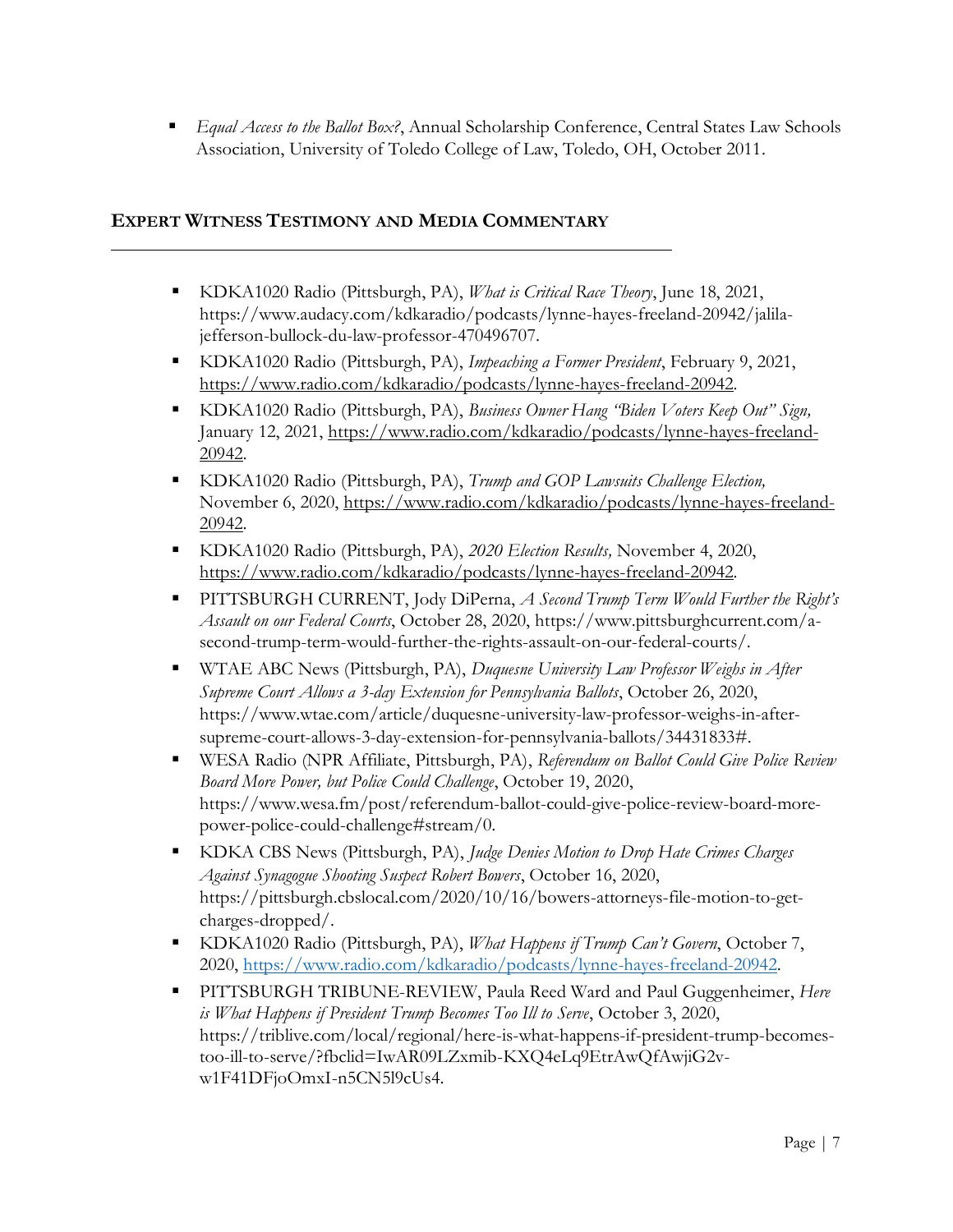- WTAE ABC News (Pittsburgh, PA), *Constitution Lays Out What Would Happen Should President Trump's Health Decline*, October 2, 2020, https://www.wtae.com/article/constitution-lays-out-what-would-happen-shouldpresident-trumps-health-decline/34253226#.
- WPXI NBC News (Pittsburgh, PA), *Commemorating the 55<sup>th</sup> Anniversary of the Voting Rights Act*, August 6, 2020, https://bit.ly/2Djs7rS.
- CNN Politics, Kelly Mena and Janie Boschma, 55 Years after the Voting Rights Act Was *Signed into Law, Advocates Continue to Fight to Close Registration Gap*, August 6, 2020, https://www.cnn.com/2020/08/06/politics/voter-registration-voting-rightsact/index.html.
- *Commonwealth v. Rice*, Allegheny County Court of Common Pleas (written expert report about disclosure of juror information), July 24, 2020.
- PITTSBURGH CURRENT, Jody DiPerna, *Nothing New: Attempts at Much-Needed Police Reform in Pa. Pre-date George Floyd's Death*, June 16, 2020, https://www.pittsburghcurrent.com/much-needed-police-reform-in-pa.
- WESA Radio (NPR Affiliate, Pittsburgh, PA), *U.S. Senate Agrees to Rules for Impeachment Trial*, January 22, 2020, [https://www.wesa.fm/post/freshman-democratic-sen-katie](https://www.wesa.fm/post/freshman-democratic-sen-katie-muth-transactional-morality-harrisburg#stream/0)[muth-transactional-morality-harrisburg#stream/0.](https://www.wesa.fm/post/freshman-democratic-sen-katie-muth-transactional-morality-harrisburg#stream/0)
- WESA Radio (NPR Affiliate, Pittsburgh, PA), *Democrats Move Forward with Articles of Impeachment*, December 11, 2019, [https://www.wesa.fm/post/new-carnegie-museums](https://www.wesa.fm/post/new-carnegie-museums-president-searching-more-ways-see-collections#stream/0)[president-searching-more-ways-see-collections#stream/0.](https://www.wesa.fm/post/new-carnegie-museums-president-searching-more-ways-see-collections#stream/0)
- KDKA1020 Radio (Pittsburgh, PA), *What People Should Know about Impeachment*, December 5, 2019.
- WQED PBS News (Pittsburgh, PA), *The State of Black Pittsburgh: A Community Forum*, June 6, 2019, [https://www.wqed.org/stateofblackpittsburgh.](https://www.wqed.org/stateofblackpittsburgh)
- KDKA CBS News (Pittsburgh, PA), *Michael Cohen Congressional Testimony*, March 3, 2019.
- WESA Radio (NPR Affiliate, Pittsburgh, PA), *Tests of Executive Authority Trace Back to the Whiskey Rebellion 225 Years Ago*, February 25, 2019, https://www.wesa.fm/people/katieblackley.
- KDKA1020 Radio (Pittsburgh, PA), *SCOTUS Requires Warrants for Cell Location*, June 22, 2018, https://omny.fm/shows/kdka-afternoon-news/scotus-requires-warrants-forcelllocation.
- KDKA1020 Radio (Pittsburgh, PA), *Attorney-Client Privilege: Trump and Michael Cohen*, April 17, 2018, [https://omny.fm/shows/kdka-afternoon-news/jalila-jefferson-bullock.](https://omny.fm/shows/kdka-afternoon-news/jalila-jefferson-bullock)
- KJZZ Radio (NPR Affiliate, Phoenix, AZ), *All the Ways You Can Resist Arrest*, July 11, 2014, [https://kjzz.org/content/37347/all-ways-you-can-resist-arrest.](https://kjzz.org/content/37347/all-ways-you-can-resist-arrest)

# **ADDITIONAL PROFESSIONAL EXPERIENCE**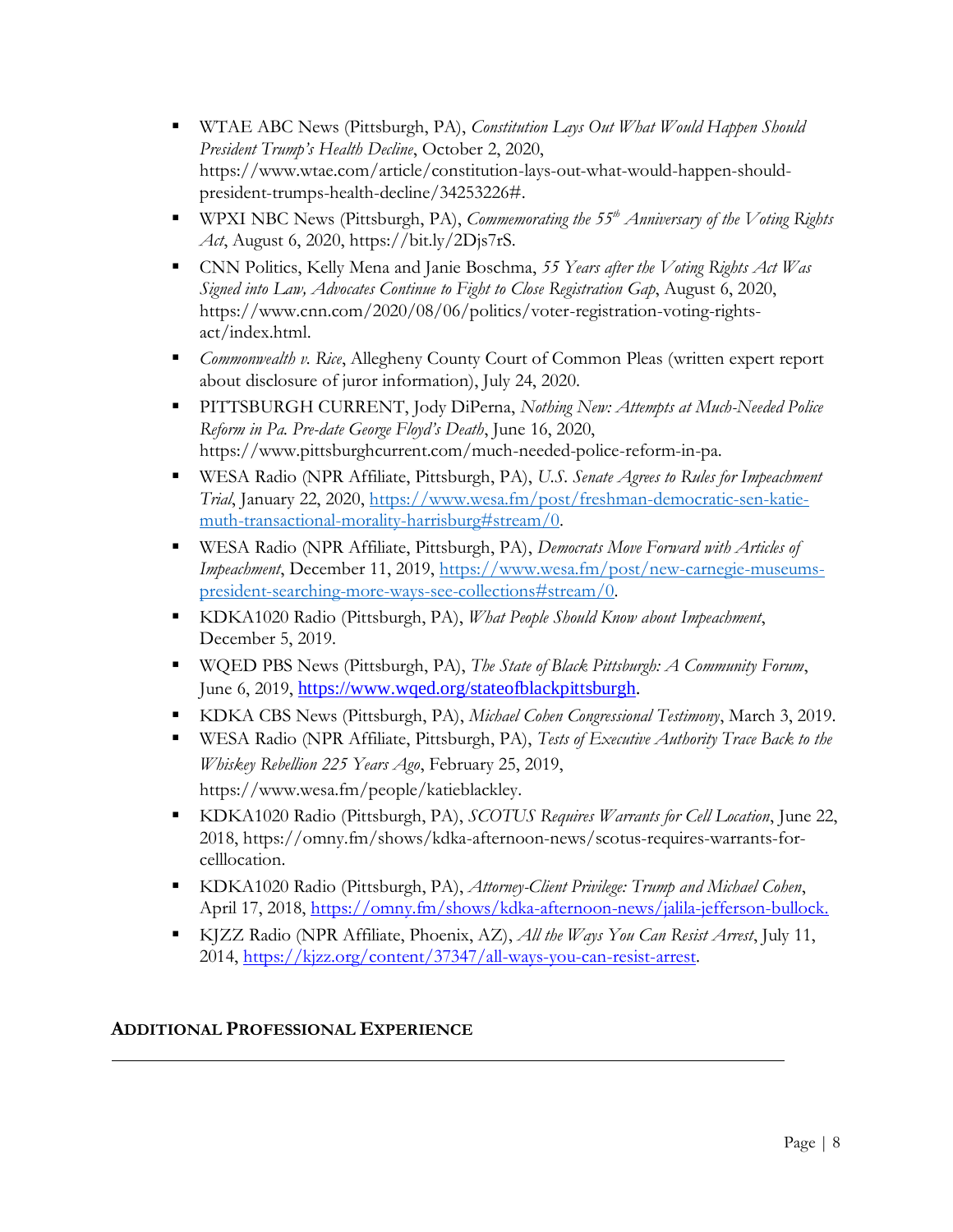**JEFFERSON & JEFFERSON, PLLC**, New Orleans, LA *Partner*, Varied Civil Law Practice, 2005-2011.

**ORLEANS PUBLIC DEFENDERS**, New Orleans, LA *Staff Attorney*, Criminal Defense, 2009-2011.

**LOUISIANA HOUSE OF REPRESENTATIVES**, Baton Rouge, LA *State Representative*, District 91, 2004-2008.

**MURRAY LAW FIRM**, New Orleans, LA *Associate Attorney*, Class Actions, 2002-2005.

**QUINN, EMANUEL, URQUHART, OLIVER & HEDGES**, Los Angeles, CA *Associate*, Litigation, 2001-2002.

# **PROFESSIONAL AWARD**

**Example 1** Living History for Excellence in the Art of Jurisprudence, Phoenix, AZ, February 2015.

### **SERVICE**

### UNIVERSITY

- Center for African Studies Advisory Board (2021-Present)
- Budget Committee (2020-Present)
- Faculty Handbook Amending Committee (2019-2020)
- Faculty Senate (2018-Present)
	- o Executive Committee
	- o Faculty Conduct Review Committee
	- o Constitution Committee
	- o MLK Day Committee
	- o Nominating Committee
	- o General Assembly
- Advisory Council on Diversity (2018-Present)
- Day for Learning and Speaking Out Against Racial Injustice Committee (2017-Present)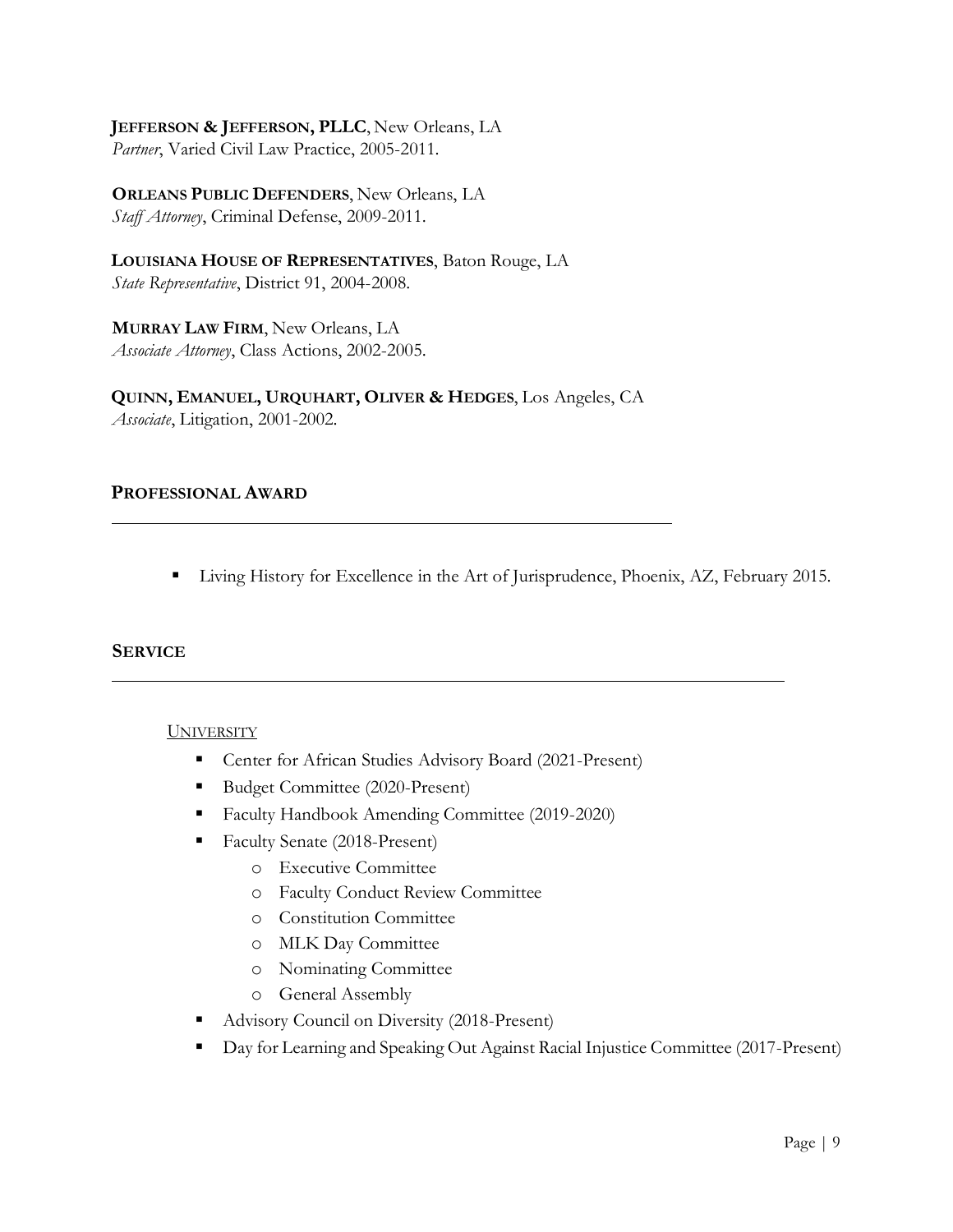# LAW SCHOOL

- Chair, Admissions Committee (2021-Present)
- Dean's Diversity Advisory Committee (2019-Present)
- Co-Leader, LEAD Program (2019-Present)
- Co-Director, China Study Abroad Program (2018-Present)
- Faculty Recruitment Committee (2018-Present)
- **Black Law Students Association Faculty Advisor (2018-Present)**
- Admissions Committee (2018-2019)
- Curriculum Committee (2018-2019)
- Library and Information Resources Committee (2018-2019)
- Disciplinary Committee (2018-2019)
- Diversity Initiative Committee (2017-2019)
- Student Scholarship Committee (2017-2019)
- **•** Director, Alternative Admissions Model Program for Legal Education (2014-2017)
- Botswana Initiative Team
	- o Leader (2013-2017)
	- o Member (2012-2013)
- **Black Women Law Students Association Advisor (2012-2017)**
- Academic Policy and Standards Committee (2011 -2012, 2013-2014, 2016-2017)
- Retention, Promotion, and Tenure Committee (2015-2016)
- Scholarly Writing Award Committee (2015-2016)
- Faculty Development Committee (2014-2015)
- Faculty Appointments Committee (2012-2013)

# **PROFESSIONAL**

- **Pennsylvania Commission on Sentencing** 
	- o Member, Academic Review Panel
- **EXECUTE:** Allegheny County Bar Association
	- o Co-Chair, Police Use of Force Committee
- Association of American Law Schools
	- o Chair-Elect, Section on Aging and the Law
	- o Member, Section on Criminal Justice
	- o Member, Section on Constitutional Law
	- o Member, Section on Africa
	- o Member, Section on Law and Religion
- Southeast/Southwest People of Color Legal Scholarship Conference
	- o Executive Planning Committee (2012-2017)